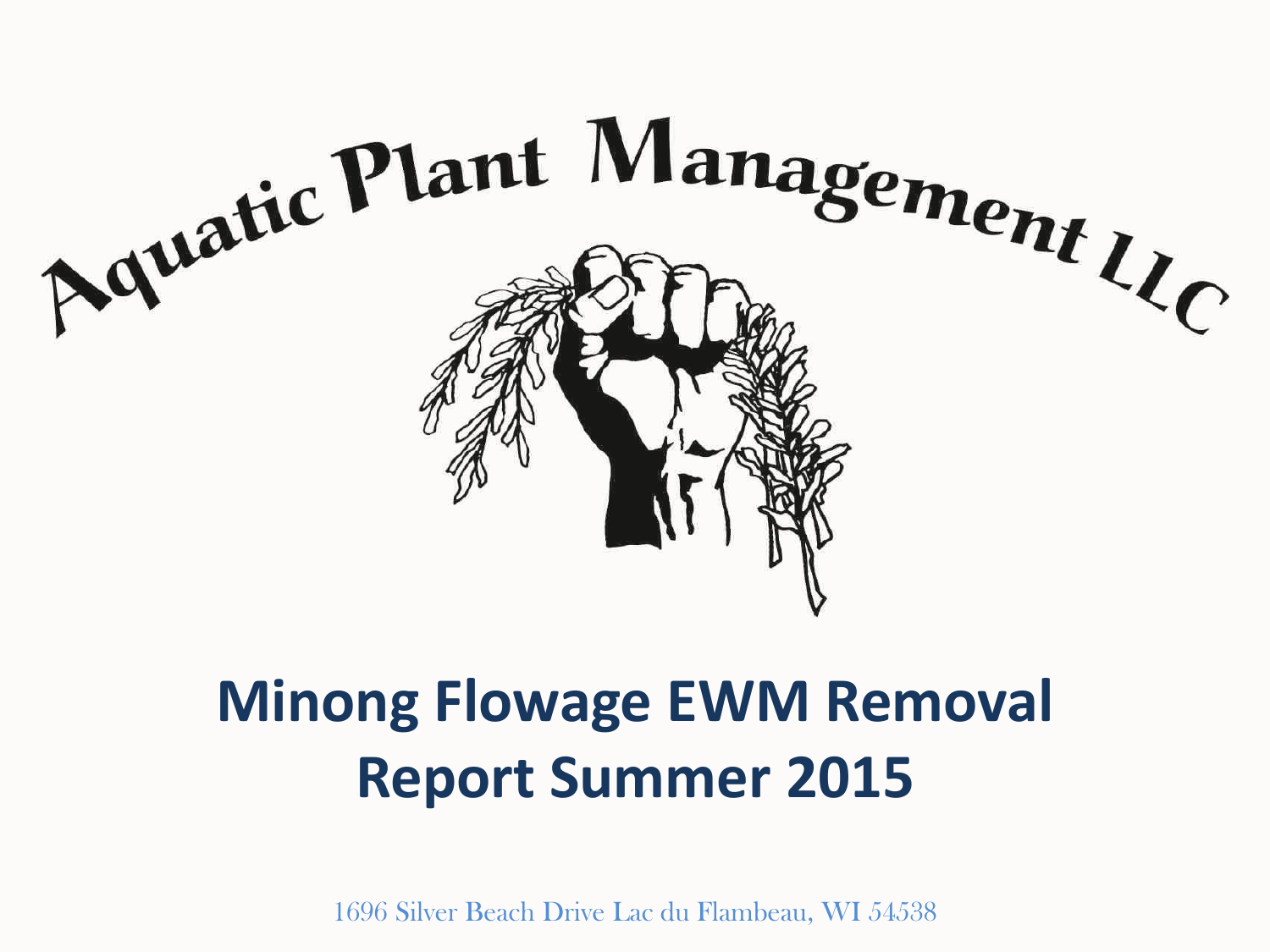

## Minong Flowage EWM Removal Summary 2015

**Summary:** On June 29<sup>th</sup> and 30<sup>th</sup>, 2015 Aquatic Plant Management LLC (APM) conducted hand removal services of Eurasian Water Milfoil (EWM) on the Minong Flowage. Four experienced divers spent a combined total of 37 hours on the water and were able to successfully remove approximately **130 gallons** of EWM from the flowage.

**Dive Conditions:** Conditions on 6/29/2015 were very poor, with thunderstorms forcing us off of the water shortly after launching. Conditions on 6/30/2015 were good, with little to no cloud cover and a mild wind. Water clarity was ok, with underwater visibility of 4-5 feet. The soft substrate of the channel area allowed for complete removal of the EWM root systems, greatly decreasing the chance for regrowth. We were able to remove all of the emergent EWM that was located in these areas, but any plants obscured by the native plant growth may have been missed. The woody debris in the channel area did not seem to effect our ability to hand-harvest, nor pose a safety threat to divers in the area. The sandbar area had the most EWM that we encountered on the flowage, and we were able to eradicate 90-95 percent of the plants that we found, anything that was missed was due to the poor visibility on the flowage. The sandbar area has the greatest potential for regrowth, as the hard substrate prevented 100 percent removal of the root systems. The area on the NE side of the sawdust island had the densest clumps of EWM, but they were spread out sporadically, 30-40 feet apart. The abundant woody debris made complete removal of the plants difficult, but possible. However, the poor visibility combined with underwater snags posed a slight risk to diver safety.

**Recommendations:** Overall, the EWM infestation on the Minong Flowage was not terrible by our standards, and it didn't seem as if chemical treatment was necessary, but continued monitoring and an annual hand-harvesting effort is recommended to prevent proliferation of the problem.